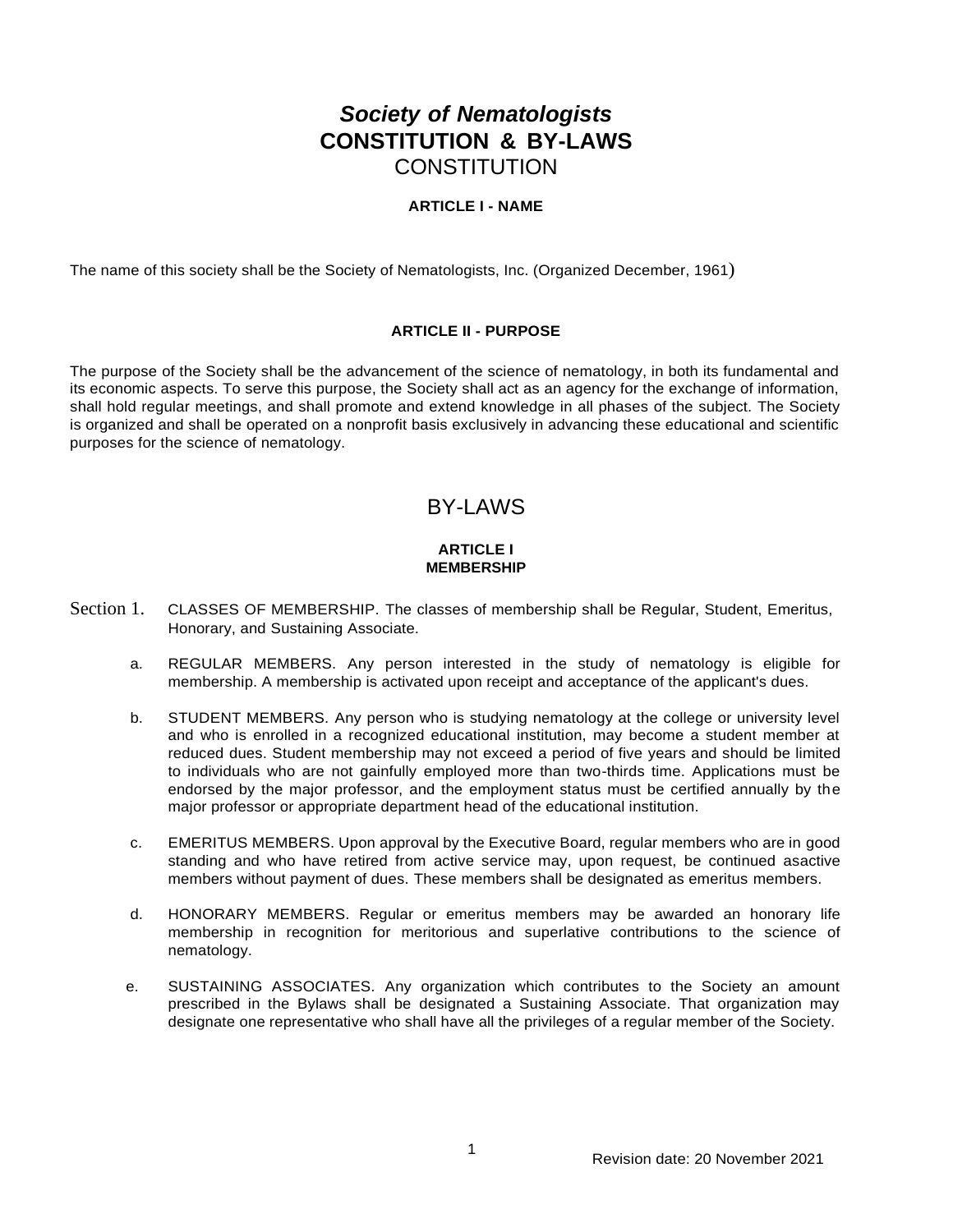- Section 2. PRIVILEGES. All individual members may participate in the annual meeting of the Society, vote on all matters submitted to the membership, hold an office (elective offices limited to regular members), appointment or committee membership, offer nominations for office, and publish in theSociety's journals, when fulfilling the prescribed editorial reviews. Regular, Student and Honorary members as well as Sustaining Associates receive the journals and newsletter of the Society; Emeritus members retain all rights and privileges of regular membership, except being exempt from payment of dues, they will not receive any journal, unless they elect individually to do so at arate 50 percent less than the regular membership rate. All members in good standing have the right to resign. Terminations of membership of any member for due cause is reserved by the Society, but excluding nonpayment of dues, no membership shall be terminated without an opportunity for a hearing before the Executive Board. The name of the Society shall not be used by any member or associate for financial gain.
- Section 3. DUES AND FEES. Dues shall be paid annually, in advance, by January 1 of each year.
	- a. The annual dues of a regular member shall be at a rate determined by the Executive Board each year.
	- b. The dues of a student member shall be one-half of regular membership dues.
	- c. Honorary and emeritus members shall be exempt from dues.
	- d. The dues of a sustaining associate shall be at least \$100 per year. Those who have not paid their dues by January 15, shall be notified that they are in arrears and that their names will be dropped from the roll, effective immediately. Members shall be reinstated upon payment of dues, plus a late fee, the amount to be determined by the Executive Board.
- Section 4. SUBSCRIPTION AND BACK ISSUES. The price of nonmember subscriptions to the JOURNAL OF NEMATOLOGY, the price of single issues, and the price of back issues shall be determinedby the Treasurer with approval from the Executive Board.
- Section 5. ALLOCATION OF DUES AND FEES. A portion of the dues for regular and student members and contributions from sustaining associates, constitutes in full the annual subscription to the JOURNAL OF NEMATOLOGY and the NEMATOLOGY NEWSLETTER.
- Section 6. MEETINGS OF MEMBERS.
	- a. ANNUAL MEETING. There shall be an annual meeting of members to be held as designated by the Executive Board. Notice of the time and place of the annual meetings shall be given to all members not less than eight months prior to such meeting. The meeting site shall be selected to promote the attendance of as many members as possible.
	- b. QUORUM. Those members present and entitled to vote at a meeting of the Society, after proper notice of the meeting, shall constitute a quorum.
	- c. VOTING. At all meetings of the members, all motions shall be resolved by a majority vote of the members present in person except as specified elsewhere in the Bylaws.
	- d. BUSINESS SESSIONS shall be conducted in accordance with Robert's Rules of Order, newly revised, in all cases to which the rules are applicable and in which they are not inconsistent with the Constitution and Bylaws and any special rules of order the Society may adopt. The President shall appoint a Parliamentarian to advise as needed; the Parliamentarian shall serve for the duration of the meeting for which the appointment is made.
	- e. SPECIAL MEETINGS. Special meetings of members other than those regulated by statute, may be called at any time by a majority of the Executive Board. Notice of such a meeting, stating the purpose for which it is called, shall be served personally, by electronic mail or by mail not less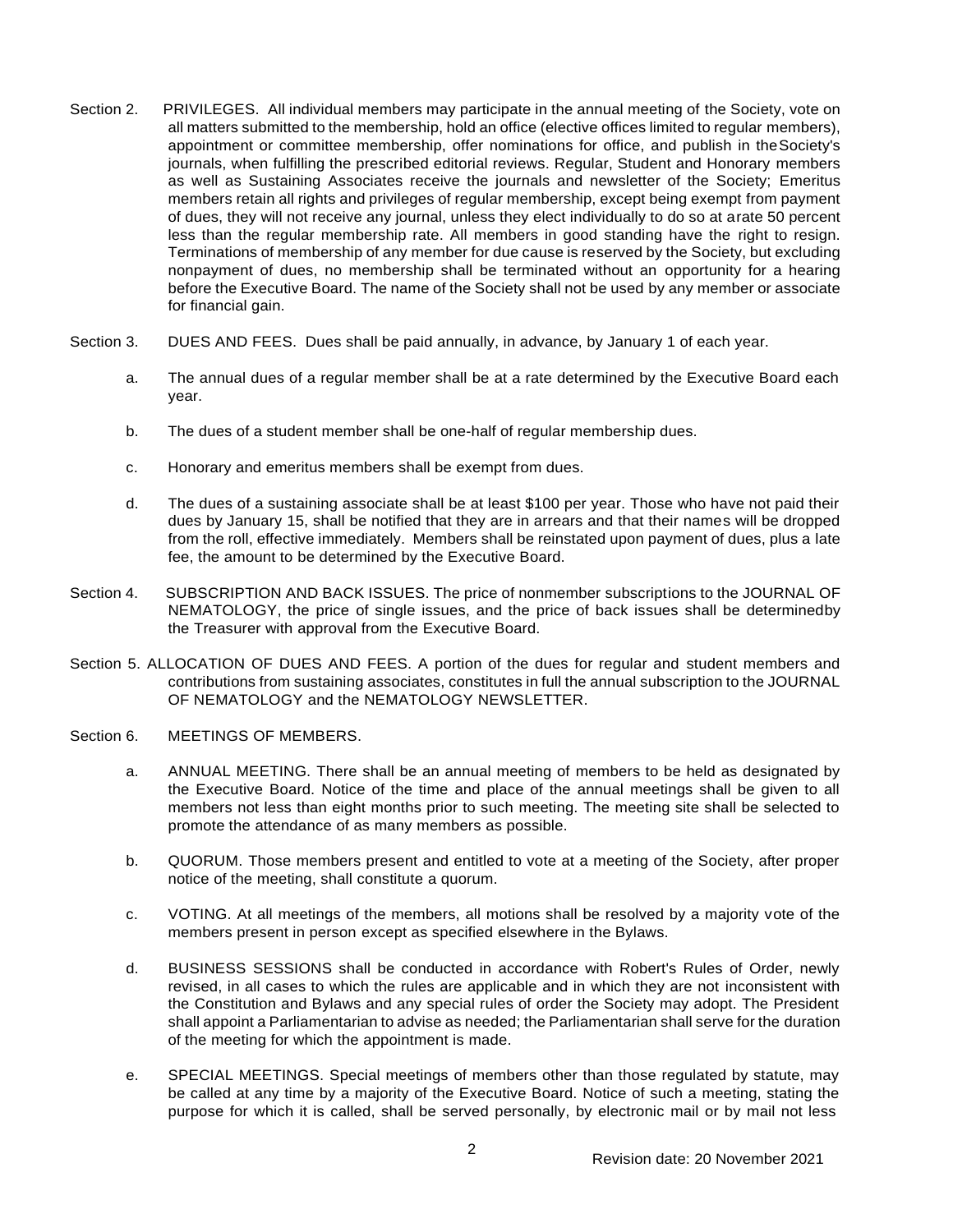than sixty (60) days before the date set for such meeting. If the notice is electronically mailed or mailed, it shall be directed to a member at the respective address as it appears on the membership roll. However, the giving of the notice stating the purpose of the meeting may be dispensed with for any meeting at which either all members shall be present or of which membersnot present have waived notice in writing. The Executive Board shall also, in like manner, call a special meeting of members whenever so requested in writing by members representing not less than one-third of the membership. No business other than that specified in the call for the meetingshall be transacted at any special meeting of the members.

#### **ARTICLE II OFFICERS**

## A. SELECTION OF OFFICERS

- Section 1. The officers of the Society shall be a President, a President-Elect, a Vice-President, a Secretary, and a Treasurer. All officers must be regular members of the Society.
- Section 2. The Vice-President, Secretary, and Treasurer shall be elected by secret electronic mail or mail ballot, whereas the office of the President shall be filled by the elevation of the President-Elect from the preceding year. The office of President-Elect shall be filled by the elevation of the Vice- President from the preceding year. In the event the President-Elect cannot succeed to thePresidency for any reason, an election for President shall be held at the same time and in the same manner as for the other elective offices. Similarly, should the Vice-President be unable to assume the office of President-Elect, an election for President-Elect shall be held as described forthe other offices. The Secretary shall send a nomination ballot for those offices to be elected, to all members of the Society in time to allow the nominations to be returned not less than 120 days prior to the expiration of the term of office. The President shall appoint an Ad Hoc Elections Committee comprised of at least one Society member and one other person, to tabulate the ballots. The individual's name receiving the most nominations for each office will be on the final ballot for that office. The second nominee for each office shall be selected from among the five individuals who received the most nominations for the office by the membership after the individual receiving the most nominations. This selection will be made by a majority of voting Directors of the Executive Board. The final ballot shall be sent to all members not less than 60 days before expiration of the term of office. In circumstances where one person received sufficient ballots to qualify for more than one nomination, that member's name shall be placed on the final ballot as a candidate for the office for which the most nominations were received. In a circumstance where a person received an equal number of ballots that qualify that person for more than one office, that member's name shall be entered as a candidate for the office of the individual's preference. A plurality vote shall elect. No elected officer is eligible for immediate reelection to the same office.
- Section 3. PRESIDENT, PRESIDENT-ELECT AND VICE-PRESIDENT (1-year terms). The Vice-President assumes office at the close of the Annual Business Meeting. The Vice-President shall serve for one year as Vice-President and the following year as President-Elect. The President-Elect assumes the office of President at the close of the Annual Business Meeting held at the end ofthe term of the incumbent President.
- Section 4. SECRETARY. The Secretary shall serve for three years, beginning with the close of the Annual Business Meeting held at the end of the term of the incumbent Secretary.
- Section 5. TREASURER. The Treasurer shall serve for three years, commencing with the close of the Annual Business Meeting held at the end of the term of the incumbent Treasurer. The terms of the Secretary and Treasurer terminate in alternate years.
- Section 6. APPOINTED EXECUTIVE BOARD MEMBERS. Each of the three appointed Directors of the Executive Board serves a 3-year term. Each President-Elect, prior to being installed as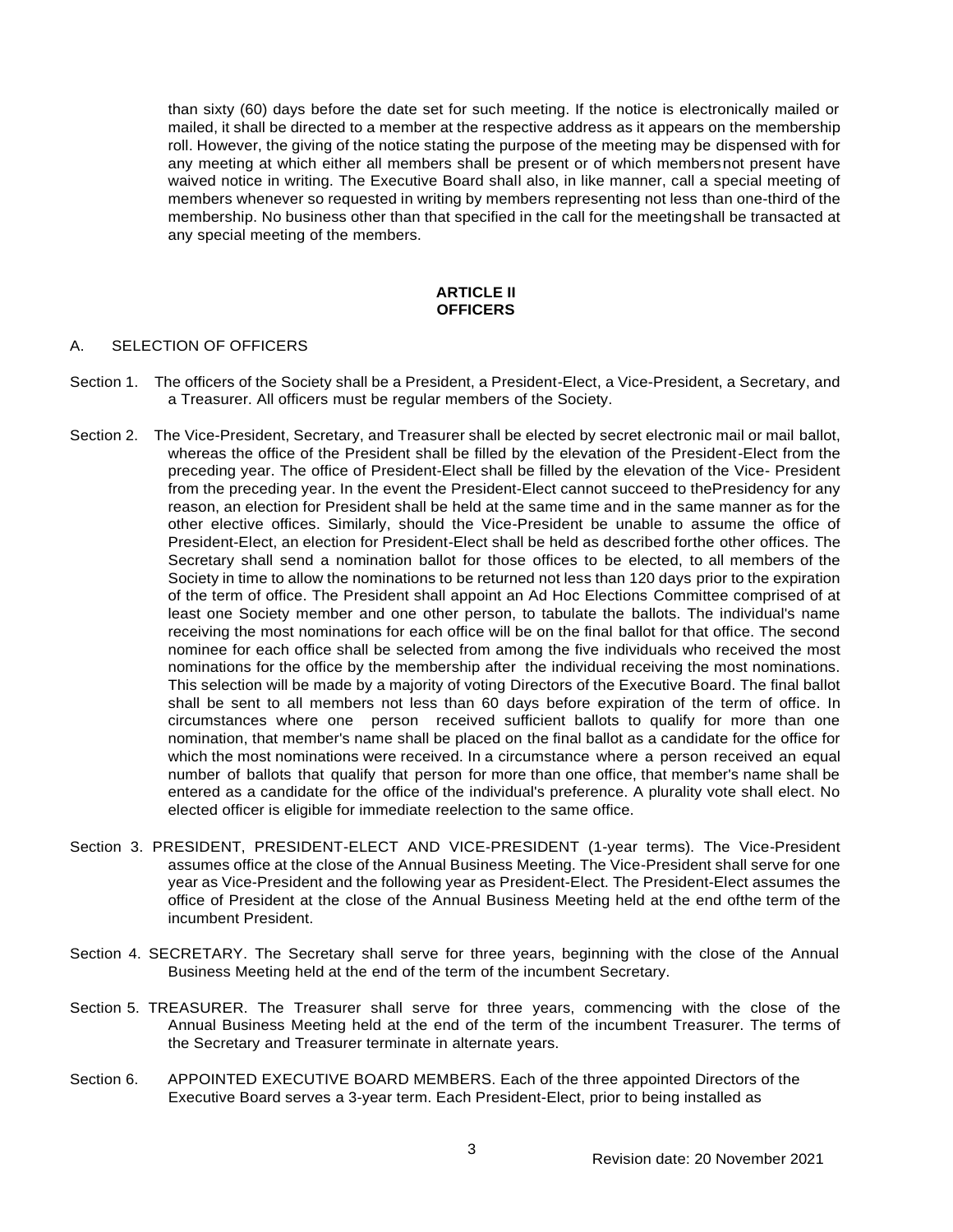President at a given annual meeting, shall have the privilege and obligation to fill the vacancy created by the appointed Director whose term will expire during the annual meeting. The incoming appointed Director will assume office at the close of the Annual Business Meeting for that year. The Editor-in-Chief of the JOURNAL OF NEMATOLOGY, Editor of the NEMATOLOGY NEWSLETTER, Web Site Editor, and Public Relations Representative upon being installed in these appointive offices, shall become Directors of the Executive Board.

## B. DUTIES OF OFFICERS

Section 1. PRESIDENT, PRESIDENT-ELECT, AND VICE-PRESIDENT. The President shall preside over meetings of the Society and the Executive Board, and perform such other duties as may be necessary. The President shall preside at the annual meeting of the Society and of the Executive Board and report on the condition of the business and affairs of the Society. All regular and special meetings of the members and the Executive Board shall be called by the President, in accordance with these Bylaws and the Constitution. The President shall appoint and remove, employ and discharge, and fix the compensation of all assistants, agents, employees and clerks of the Society other than the fully appointed officers subject to approval of the Executive Board; see that the books, reports, statements, and certificates required by the Statutes are properlykept, made, and filed according to law; serve as an ex-officio member of all Committees of the Society. The President shall enforce all of the duties which are required by the law and incident tothe position and office.

> The President-Elect shall preside in the absence of the President and perform the functions of the President when so acting. The President-Elect serves as chairman of the Program Committee for the next annual meeting of the Society. In this capacity, the President-Elect shall preside at all meetings of the Program Committee; report to the Executive Board on all program plans that require their approval; coordinate the development of the Annual Meeting Program, including the editing of abstracts in cooperation with the Editor-in-Chief of the JOURNAL OF NEMATOLOGY; appoint all Chairs and Co-Chairs for contributed paper sessions; and coordinate with the Chair of the Local Arrangements Committee all arrangements for the program.

> The Vice-President is a member of the Executive Board and presides at all Board meetings in the absence of both the President and President-Elect. The Vice-President shall serve as the Chair of the Meeting Site Selection Committee, and as Vice-Chair of the Program Committee. Immediately after taking office, the Vice-President commences planning the program for the Annual Meeting at which he/she shall be installed as President. The Vice-President shall develop the roster of new members of standing committees and forward the roster to the President for appointment of these members at least 30 days prior to the annual meeting at which he/she is installed as President-Elect, in order that new members can participate in committee meetings during the annual meeting.

- Section 2. SECRETARY. The Secretary shall take and maintain the minutes of the annual meetings of the Executive Board and of the membership; prepare and distribute the call for nominations, election Ballots, constitutional amendment proposals, and other notices of the Society; maintain annual reports of officers and committees, and forward such records to the Archivist as appropriate at the end of each year. The Secretary will bring to have accessible for presentation to the Executive Board at their stated meetings, all communications addressed to the Secretary officially by the President or any officer or member of the Society; attend to all correspondence and perform all the duties incident to the office of Secretary; and announce results of the election of officers in appropriate news media; and assist the President in preparing the agenda for regular and called meetings of the Executive Board and of the membership. The Secretary shall maintain and update the official file copies of the CONSTITUTION & BYLAWS and the MANUAL OF OPERATIONS of the Executive Board, Committee Chairs, and Representatives.
- Section 3. TREASURER. The Treasurer shall have care and custody and be responsible for all the funds and securities of the Society and deposit all funds in the name of the Society. The Treasurer shall sign, make, and endorse in the name of the Society, all checks, drafts, warrants, and orders for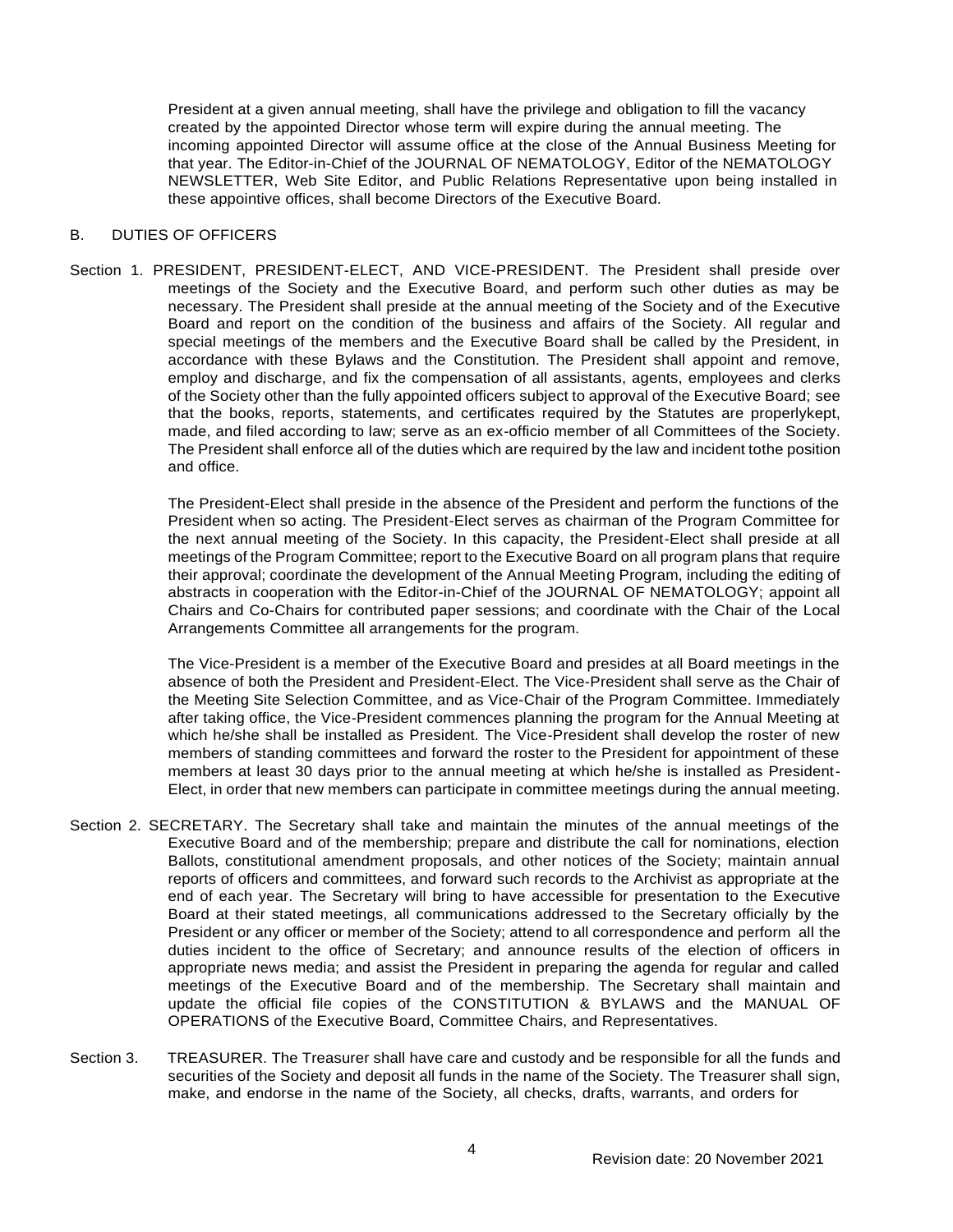payment of money, and pay out and dispose of same and receipt thereof, as authorized by the President or the Executive Board; exhibit at all reasonable times, the Treasurer's books and accounts to any Board Member or Member of the Society upon application at the office of the Treasurer; render a statement of the condition of the finances of the Society at each meeting of the Executive Board and at such other times as shall be required, and a full financial report to the membership at the Annual Meeting of the Society. The Treasurer and/or the Business Office of the Society shall keep correct books of accounts of all business transactions, and such other books of account as the Executive Board may require; keep the membership roll so as to show at all times the names of members, alphabetically arranged, their respective places of residence, their post office addresses, and keep such records open, subject to the inspection of any memberof the Society and permit such members to make abstracts from said records to the extent prescribed by law. The Treasurer will provide access to the financial records for an audit by a Certified Public Accountant and perform all duties pertaining to the office of Treasurer. In consultation with the Executive Board, the Treasurer shall prepare an annual budget for the Society, including all costs of all publications, for consideration and approval of the Executive Board during the annual meeting of the Society; and make recommendations to the Executive Board on all matters pertaining to the immediate and long-term financial planning for an efficient management of the Society affairs. The Treasurer shall assist the Program Chair (President- Elect) and the Chair of the Local Arrangements Committee in developing a budget for the Annual Meeting of the Society which is approved by the Executive Board.

## **ARTICLE III THE EXECUTIVE BOARD/BOARD OF DIRECTORS**

- Section 1. DUTIES OF EXECUTIVE BOARD. The Executive Board, comprised of thirteen Directors, shall have the control and general management of the affairs and business of the Society; this Board may adopt such rules and regulations for the conduct of its meetings and management of the Society as it deems proper, subject to these Bylaws and the laws of the State of Maryland.
- Section 2. COMPOSITION. The Executive Board shall include the President, President-Elect, Vice- President, Secretary, and Treasurer, who are designated as the Board of Directors, the three appointed members of the Society, the immediate Past-President, the Editor-in-Chief of the JOURNAL OF NEMATOLOGY, and the Editor of the NEMATOLOGY NEWSLETTER, THE Web Site Editor, and the Public Relations Representative.
- Section 3. REGULAR EXECUTIVE BOARD MEETINGS. Regular meetings of the Executive Board shall be held at the time of the Annual Meeting of the Society. The President presides at all Board meetings; or in the President's absence, the President-Elect presides. In the absence of both the President and the President-Elect, the Vice-President presides at meetings of the Executive Board.
- Section 4. SPECIAL EXECUTIVE BOARD MEETINGS. Special meetings of the Executive Board may be called by the President at any time, and shall be called by the President or the Secretary upon thewritten request of the majority of the Board. Notice of meetings, other than the regular annual meetings, shall be given to all Board Directors in person, by electronic mail or by mailing to their last known post office addresses at least 30 days before the date therein designated for such meeting, including that day of mailing, a written or printed notice thereof specifying the time and place of such meeting, and the business to be brought before the meeting; no business otherthan that specified in such notice shall be transacted at any special meeting. Any business of the Society may be transacted by the Executive Board without prior notice if every voting Board Director is present.
- Section 5. QUORUM. At any meeting of the Executive Board, the majority of the voting Directors (4) shall constitute a quorum for the transaction of business.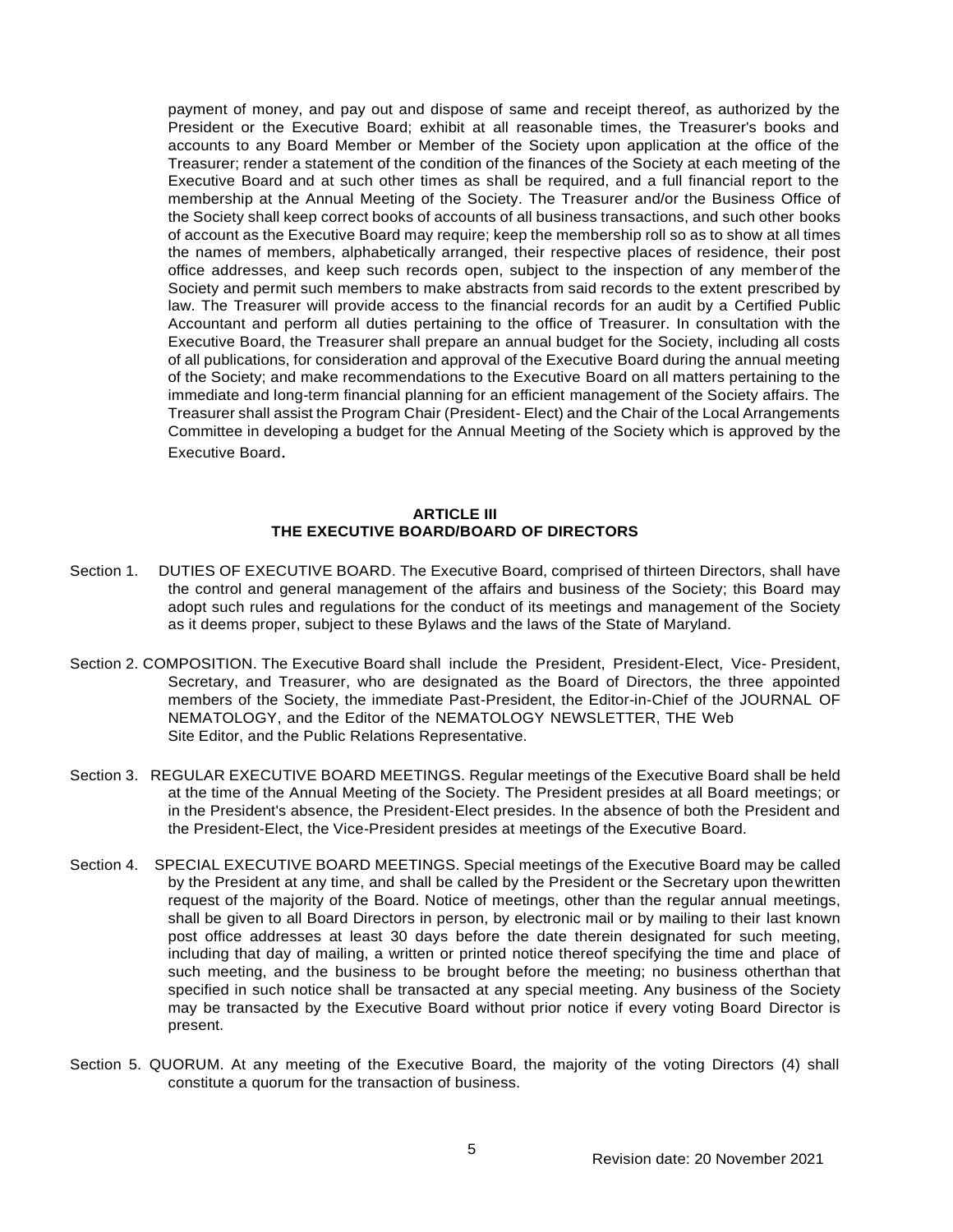- Section 6. VOTING. The voting Directors of the Executive Board shall be those Directors elected by the membership of the Society (President, President-Elect, Vice-President, Immediate Past- President, Secretary, Treasurer) and the Editor-in-Chief of the JOURNAL OF NEMATOLOGY. Each of the seven voting Directors of the Executive Board shall have one vote.
- Section 7. VACANCIES. If the President is unable to continue serving the Society, the office shall be filled for the remainder of the term by the President-Elect. Other vacancies on the Executive Board thatoccur between Annual Meetings shall be filled by appointment for the unexpired term by a majority of the remaining voting Board Directors. The voting Directors of the Executive Board shall remove, by a two-thirds vote, any Director of the Board for failure to carry out the responsibilities of office.
- Section 8. POLICY. Between Annual Meetings of the Society, the Executive Board must carry out the necessary functions to implement existing policies of the Society. The Executive Board is authorized to conduct mail or electronic mail ballot(s) of the Society membership between annual meetings of the Society on matters the Board deems necessary to place before the entire membership for a vote, provided each ballot is accompanied with explanatory information. Interim actions on policy are reported to the membership at the next Annual Meeting of the Society.

## **ARTICLE IV COMMITTEES AND SOCIETY REPRESENTATIVES**

A. GENERAL

Society Committees are of three categories: Standing Committees, Special Committees, and Ad Hoc Committees. Unless indicated differently in the Bylaws, the President-Elect, as incoming President, designates the Vice-Chair, if any, of each committee which person will elevate to Chair of the Committee in the following year, unless circumstances require an alternate process which then must be approved by the Executive Board.

#### B. STANDING COMMITTEES

- Section 1. The Standing Committees to be designated in the MANUAL OF OPERATIONS are concernedwith matters of continuing interest to the Society, including general policies and program development. Each committee must submit to the Executive Board an annual report which is published, at least in abstract form, as part of the official report of the Annual Meeting of the Society. Upon recommendation by the Executive Board, Standing Committees may be added or discontinued by a plurality vote of the membership at the Annual Meeting.
- Section 2. TERMS OF OFFICE AND ROTATION. Unless approved otherwise by the Executive Board, each member of a Standing Committee shall serve for a period of three years, commencing with the close of the Annual Meeting of the Society. Appointments shall be so arranged that approximately one-third of the terms shall expire annually.
- Section 3. APPOINTMENT OF STANDING COMMITTEES AND FILLING OF VACANCIES.
	- a. The Vice-President shall develop the roster of new members of all Standing Committees and forward the roster to the President at least 30 days prior to the Annual Meeting.
	- b. The President shall fill vacancies in Standing Committees by appointment. The appointees shall serve until the terms expire or successors are appointed to serve for the remainder of the unexpired terms, whichever comes first.
- Section 4. COMPOSITION OF COMMITTEES. The Program Committee shall consist of the Chair (President-Elect), Vice-Chair (Vice-President), and the Chairs of the subject-matter committees.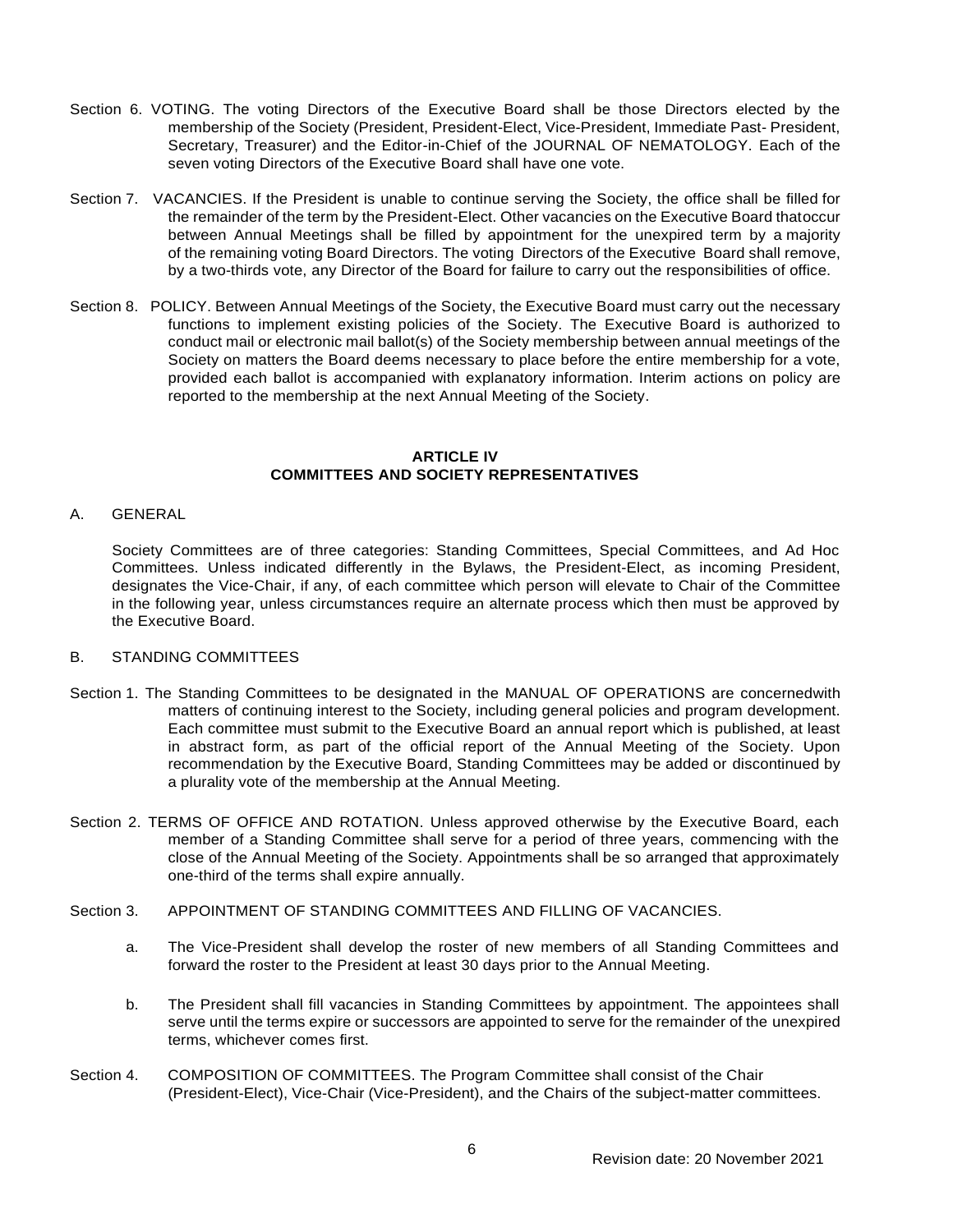The Vice-President shall serve as Chair of the Meeting Site Selection Committee. The immediate Past-President shall serve as Chair of the Long-Range Planning Committee with responsibilities of consulting and communicating with the Chairs of appropriate subject-matter committees in this regard.

#### C. SPECIAL COMMITTEES

The special committees are concerned with matters of short-term interest to the Society. A Special Committee will be appointed for a period which in the judgment of the Executive Board is required to fulfill its purpose. Progress reports should be provided and a final report must be made to the Executive Board at the termination of the Committee's appointment.

## D. AD HOC COMMITTEES

These committees are concerned with issues of specific purpose involving a limited period. The President of the Society establishes these committees and appoints their membership and Chairs. The term of any Ad Hoc Committee will not extend beyond the term of the President who appoints it. The succeeding President, however, may reinstate an Ad Hoc Committee. These committees make reports to the President or the Executive Board as requested by the President.

## E. SOCIETY REPRESENTATIVES

The President-Elect, as incoming President, shall appoint all Society Representatives to other organizations, such as, Council for Agricultural Science and Technology (CAST), American Institute of Biological Sciences (AIBS), National Science Collections Alliance (NCSA), etc., prior to the AnnualMeeting of the Society.

## **ARTICLE V PUBLICATIONS**

- Section 1. THE SOCIETY SHALL ISSUE JOURNALS AND NEWSLETTERS, AND MAINTAIN A WEB SITE, as determined by the Executive Board of the Society with the approval of a plurality of the voting membership. The types of publications and frequency of issues shall be determined by the Executive Board.
- Section 2. JOURNALS. For each Journal, the Executive Board shall appoint an Editor-in-Chief. The Editor- in-Chief, subject to approval by plurality vote of the Executive Board, shall appoint Editorial Board Members, and as many Editors and Associate Editors as deemed necessary. A Senior Editor will be appointed by the Executive Board one year prior to the completion of the Editor-in-Chief's term of office. The Editor-in-Chief shall serve for a term of three years; and may be reappointed thereafter, for two consecutive 1-year terms at the discretion of the Executive Board. The Editorial Board Members shall each serve a term of three years, terms not to expire concurrently, and may be reappointed. Associate Editors shall serve terms of two years with the terms of one- half expiring in even years and the other half expiring in odd years, and may be reappointed.

If the office of any editor is vacated for any reason, the President and the Editor-in-Chief shall jointly nominate a replacement. Where possible, the newly named Editor-in-Chief should have served one year as Senior Editor prior to assuming the position of Editor-in-Chief. The duties of the Editor-in-Chief, Editorial Board Members, Editors, and Associate Editors, shall be those necessary to maintain a high quality journal. Each Editorial Board Member shall have an equal voice and equal vote in all Journal matters not reserved for other Society Officers by the Constitution and Bylaws.

Section 3. NEWSLETTER. The Executive Board shall appoint an Editor for the Newsletter. The Editor may request a Co-Editor or Associate Editors. The Editor of the Newsletter shall serve for a term of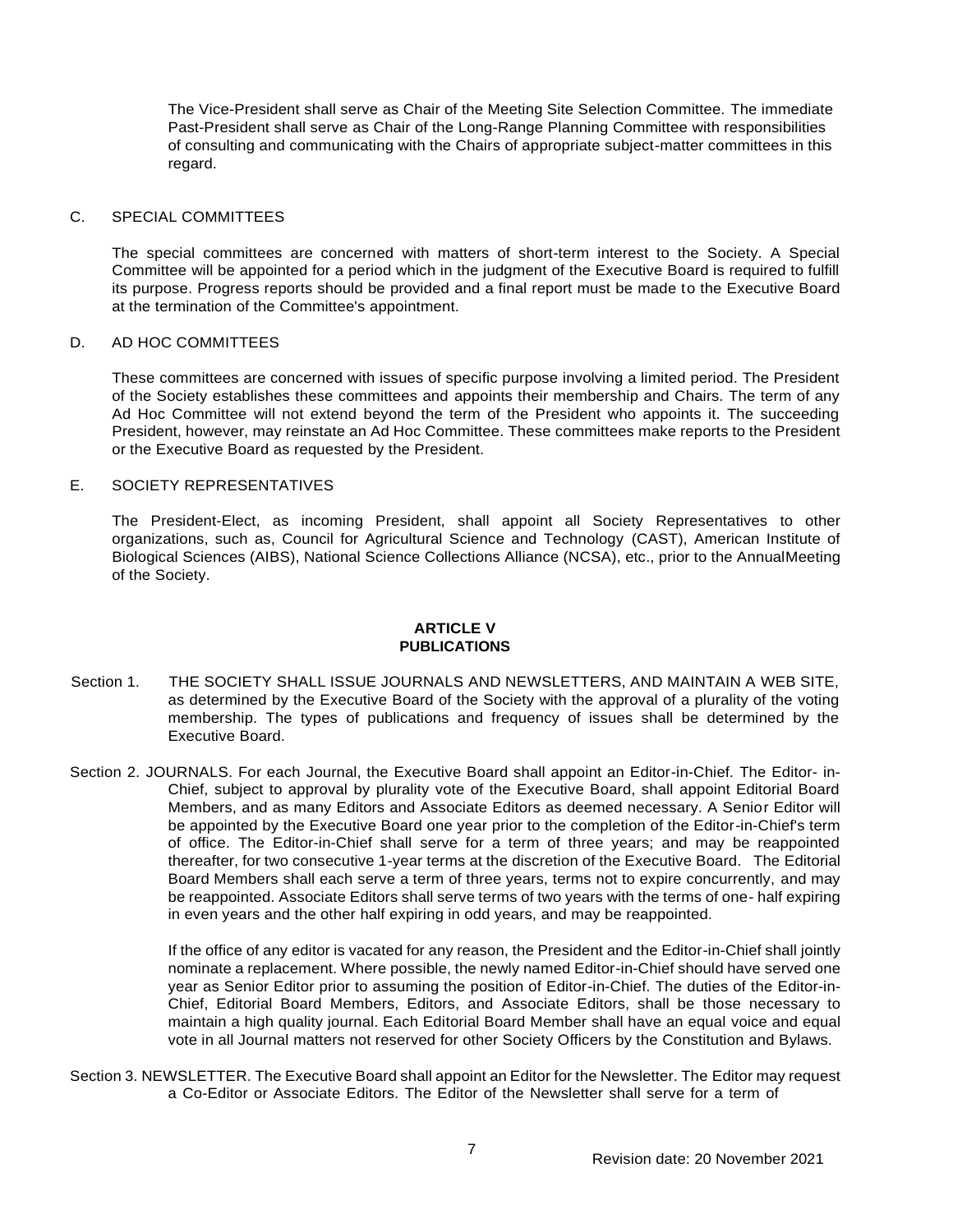three years, and may be reappointed thereafter, for two consecutive 1-year terms at the discretion of the Executive Board. Any Co-Editor or Associate Editor shall serve terms no longer than that of the Editor. The duties of the Editor shall be those necessary to keep Society members aware of current events in and affecting the science of nematology and related disciplines.

Section 4. SPECIAL PUBLICATIONS. The Society may solicit and/or receive manuscripts for consideration as special publications. Acceptance for special publication shall be the responsibility of the Executive Board, subject to the following conditions: (a) a Special Committee shall be appointed by the Executive Board to study the feasibility of publication of each manuscript and their findings shall be reported to the Executive Board; (b) if the manuscript is accepted for publication, the Special Publications Committee shall handle all pre-publication and post-publication publicity related to sales, and shall serve for one year after the publication is released; and (c) actual sales of such publications shall be the responsibility of the Treasurer or Business Manager.

> If the Executive Board accepts a manuscript for special publication, a Special Editor shall be appointed for that publication. The Special Editor, in association with the authors, shall decide on format, type of printing, paper, binding, cover, number of copies, cost, and other publishing details. At least two bids shall be obtained. The Special Editor shall report to the Special Publication Committee and the Executive Board. All costs relating to each special publicationmust be approved by the Executive Board and will be borne by the Society; however, special publications shall be managed so as to recover the cost through contributions and/or sales of individual copies.

- Section 5. The Executive Board shall appoint a Web Site Editor to maintain the official Society Web Site. Content of the Web Site shall be determined by the Executive Board. The Web Site Editor shall serve for a term of three years.
- Section 6. The Society shall issue such other publications, brochures, and publicity materials as deemed necessary by the Executive Board. The Executive Board shall decide the manner of funding of such issues.

## **ARTICLE VI HONORS**

- Section 1. HONORARY MEMBER. This award, the highest honor the Society bestows, is limited to no more than one person per year. The number of living persons in this category of membership shall not exceed 2% of the Regular and Emeritus membership counted at the time of the Annual Meeting prior to the time of selection. Nominations for Honorary Member(s) may be made by any member of the Society. The nominator must provide a dossier for each individual nominated to the Honors and Awards Committee at least 180 days prior to the Annual Meeting of the Society. The Honors and Awards Committee will evaluate all nominations for Honorary Member. This Committee will forward their nomination and dossier to the Executive Board no later than 120 days prior to the Annual Meeting. The Executive Board must give approval of the nominee for Honorary Memberof the Society at least 90 days prior to the Annual Meeting. The President will notify the Honorary Member-Elect, at least 60 days prior to the Annual Meeting.
- Section 2. FELLOW. This honor is bestowed upon regular and emeritus members in recognition of distinguished contributions to the science of nematology. No more than 0.40% of the membershipmay be elected to Fellow of the Society in any given year. Nominations for Fellow may be made by any member of the Society. All nominations for Fellow must include a dossier which must reach the Honors and Awards Committee at least 180 days prior to the Annual Meeting of the Society. The selection of Fellows is made by the Honors and Awards Committee. The President will notify the Fellows-Elect no later than 60 days prior to the Annual Meeting. The Executive Board shall be advised of the Fellows-Elect before the public announcement at the Annual Meeting.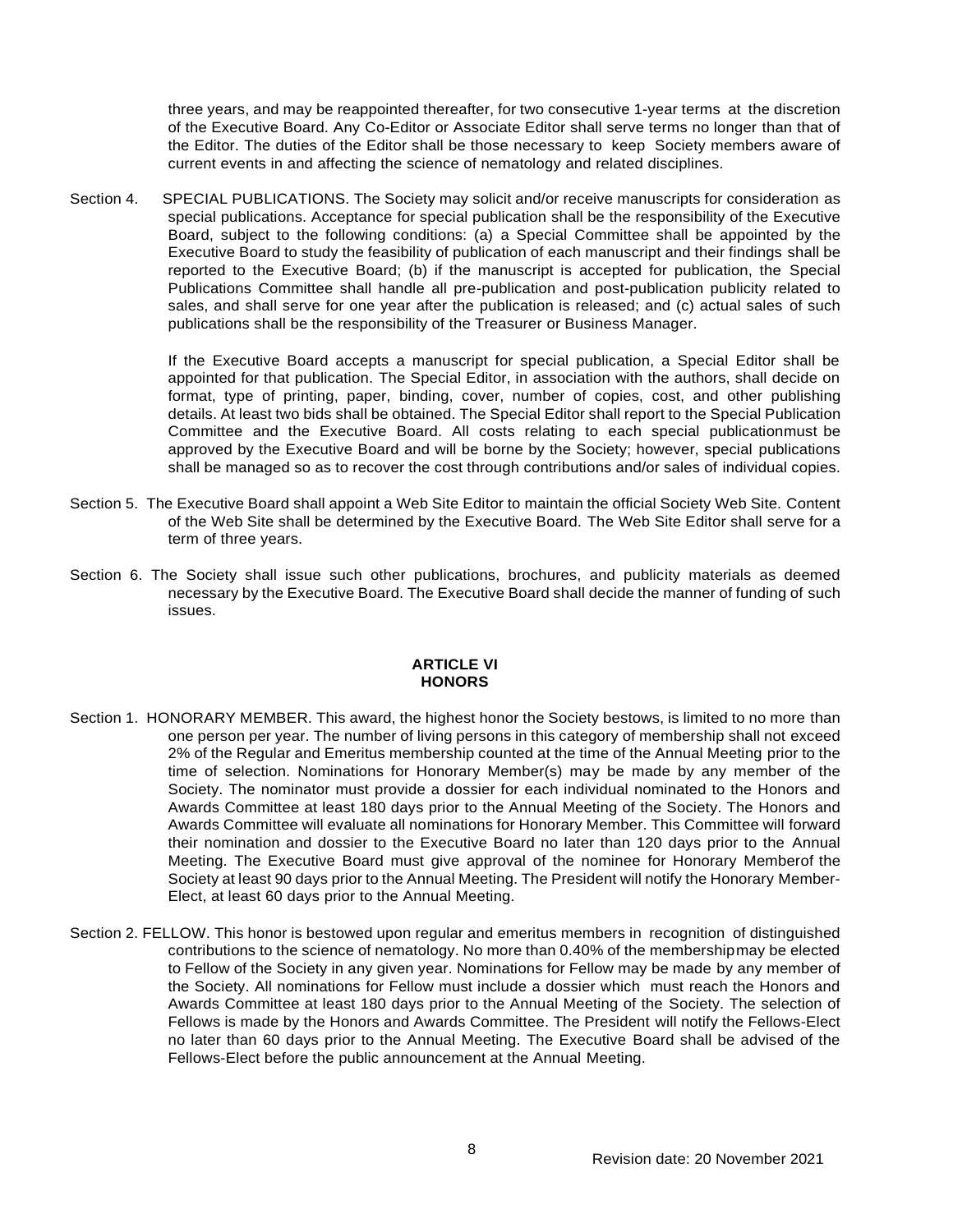Section 3. SPECIAL HONORS. The Executive Board may establish other special honors and awards categories it deems appropriate.

## **ARTICLE VII FUNDS**

- Section 1. CONTROL. The control of Society funds from dues, subscriptions, publications, gifts, endowments, bequests, and investments is vested in the Executive Board to be managed through the Treasurer and any appointed Executive Officer(s) and/or committees. The Executive Board shall have the authority, in its discretion, to take such actions, if any, as they deem necessary or appropriate for the safekeeping of the Society's cash, cash accounts, and investments, including, but not limited to, the bonding of signatories on Society accounts or requiring multiple signatures for withdrawals.
- Section 2. OBLIGATIONS. The Executive Board is authorized to enter into obligations and to pay obligations essential to conducting the affairs of the Society and the editing, printing, and publishing of the official journals and other publications authorized by the Society.
- Section 3. ANNUAL AUDIT. Receipts and disbursements of the Society shall be examined annually by a Certified Public Accountant (CPA) to be approved by the Executive Board. The CPA shall provide an audit of all accounts as requested by the Executive Board. The reports of the Treasurer and/or Business Manager, and the Certified Public Accountant shall be published annually.

#### **ARTICLE VIII AFFILIATED SOCIETIES AND ORGANIZATIONS**

The Executive Board is authorized to investigate and recommend to the Society, the establishment of affiliations with other societies and organizations. Such affiliations should be developed for the purpose of promoting national and international collaboration between the Society of Nematologists, other societies of nematologists, and other appropriate organizations.

## **ARTICLE IX RATIFICATION AND AMENDMENTS**

- Section 1. This Constitution and Bylaws become effective upon their ratification according to the procedure for amending given in Article VII of the August 1980 revision of the Constitution and Bylaws of the Society. This 1993 revision supersedes the Constitution and Bylaws as originally ratified in February 1962 and all intervening revisions.
- Section 2. Proposals for amendments to this Constitution and Bylaws may be made to the Executive Board by any member of the Society.
- Section 3. Changes in SECTION 3 THROUGH 5 OF ARTICLE I OF THE BYLAWS may be made by a two-thirds majority vote of the members in attendance at the Annual Meeting of the Society or by electronic ballot, if that means of voting is approved by a majority of the Executive Board, provided that the proposed amendment(s) were distributed to the membership electronically at least 30 days prior to the date of the Annual Meeting at which such proposals are to be considered, or 30 days prior to the first day of the electronic ballot, whichever applies.
- Section 4. THIS CONSTITUTION AND THE REMAINING SECTIONS OF ARTICLE I AND ALL OTHER ARTICLES OF THE BYLAWS may be amended under the following provisions:
	- a. Any proposals for amendments shall first be submitted in writing to the Secretary of the Society at least 45 days before the Annual Meeting of the Society at which action thereon is to be taken.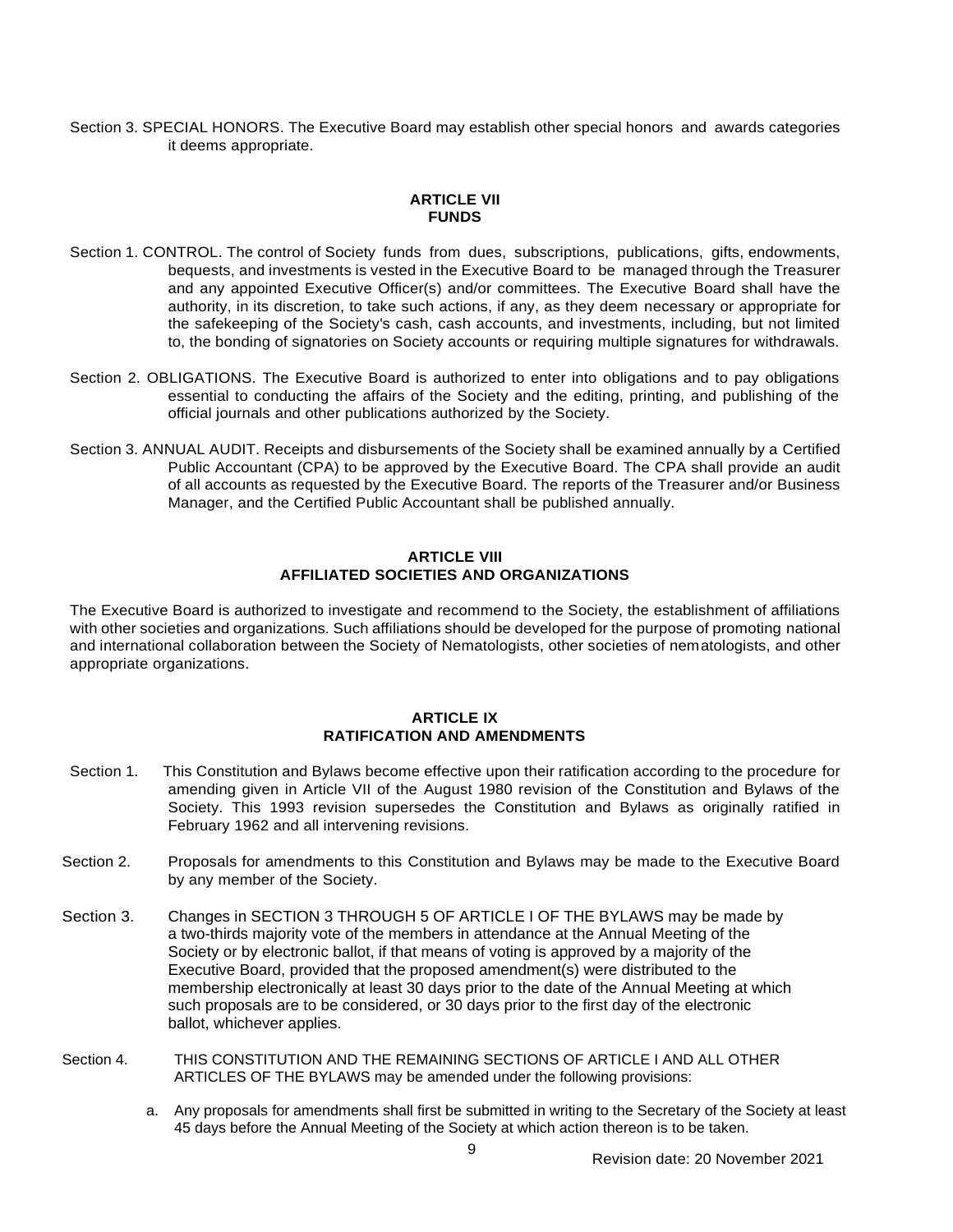- b. The Executive Board shall consider all amendment proposals which may be modified by the Executive Board only to clarify obscure language or to facilitate carrying out the intent of the proposed amendment(s).
- c. At least 30 days before the annual meeting at which action is to be taken, the Executive Board shall mail or electronically mail to all members a copy of the proposed amendment(s). This notification may be by publication in the NEMATOLOGY NEWSLETTER, or by electronic mail orletter to each member of the Society.
- d. Proposals to amend the Constitution, duly made in the prescribed manner, together with the recommendations of the Executive Board, shall be presented to the members of the Society at the Annual Business Meeting for discussion and vote as described in paragraphs e-g of this section.
- e. Approval of a proposed amendment requires an advisory approval by a two-thirds majority of members voting in a mail, electronic mail, or online ballot. If a proposed amendment receives advisory approval at the Annual Meeting, it shall be published electronically on the SON website, in the next NNL, by direct email or mail, or other electronic means. Publication will include the part of the Constitution affected by the proposed amendment. Justification and criticism for the proposed amendment(s) and the recommendations of the Executive Board concerning its passage shall be printed with the proposal. Should the Executive Board be opposed to the proposed amendment, supporting comments of the group originating the amendment shall be included. An electronic vote including all members shall be conducted online or by email within 30 days after the proposed amendment is published.
- f. The President shall appoint a special committee of two members (or the Secretary and one other person) to attest to the results of the electronic ballot, with the Secretary serving as Chair of this Committee. The Committee shall tabulate all votes received 30 days after distribution and inform the President in writing of the results of the ballot. The results will be immediately announced electronically and in the next NEMATOLOGY NEWSLETTER. The amendments shall be adopted if two-thirds or more of the votes are in favor, otherwise, it shall be defeated.
- g. An adopted amendment shall become effective as of the date the ballots are counted unless a later date is specified in the amendment itself.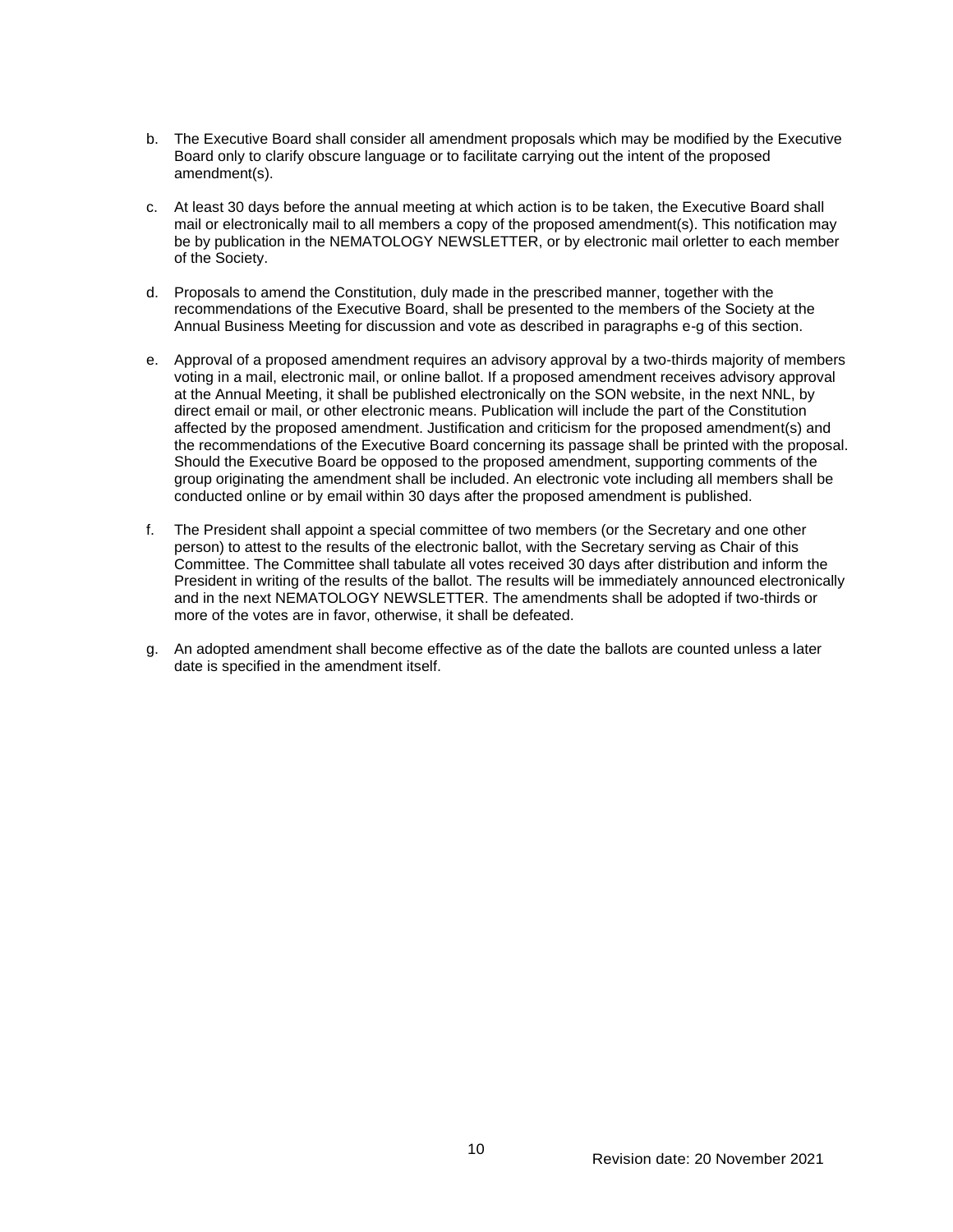## **ARTICLE X DISSOLUTION**

In the event that the Society is dissolved for any reason, all assets remaining after payment of debts shall be distributed exclusively for educational and scientific purposes as recommended by the Executive Board.

## **APPENDIX Articles of Incorporation (Without authorized capital stock) SOCIETY OF NEMATOLOGISTS, INC.**

FIRST; We, the undersigned, Charles A. Dukes, Jr., whose post office address is 5303 Baltimore Avenue, Hyattsville, Maryland 20781, Jo B. Fogel, whose post office address is 5303 Baltimore Avenue, Hyattsville, Maryland 20781, and Joan Katz, whose post office address is 5303 Baltimore Avenue, Hyattsville, Maryland 20781, each being at least twenty-one years of age, do hereby associate ourselves as incorporators with the intention of forming a corporation under and by virtue of the General Laws of the State of Maryland.

SECOND; The name of the corporation (which is hereinafter called the Corporation) is Society of Nematologists, Inc.